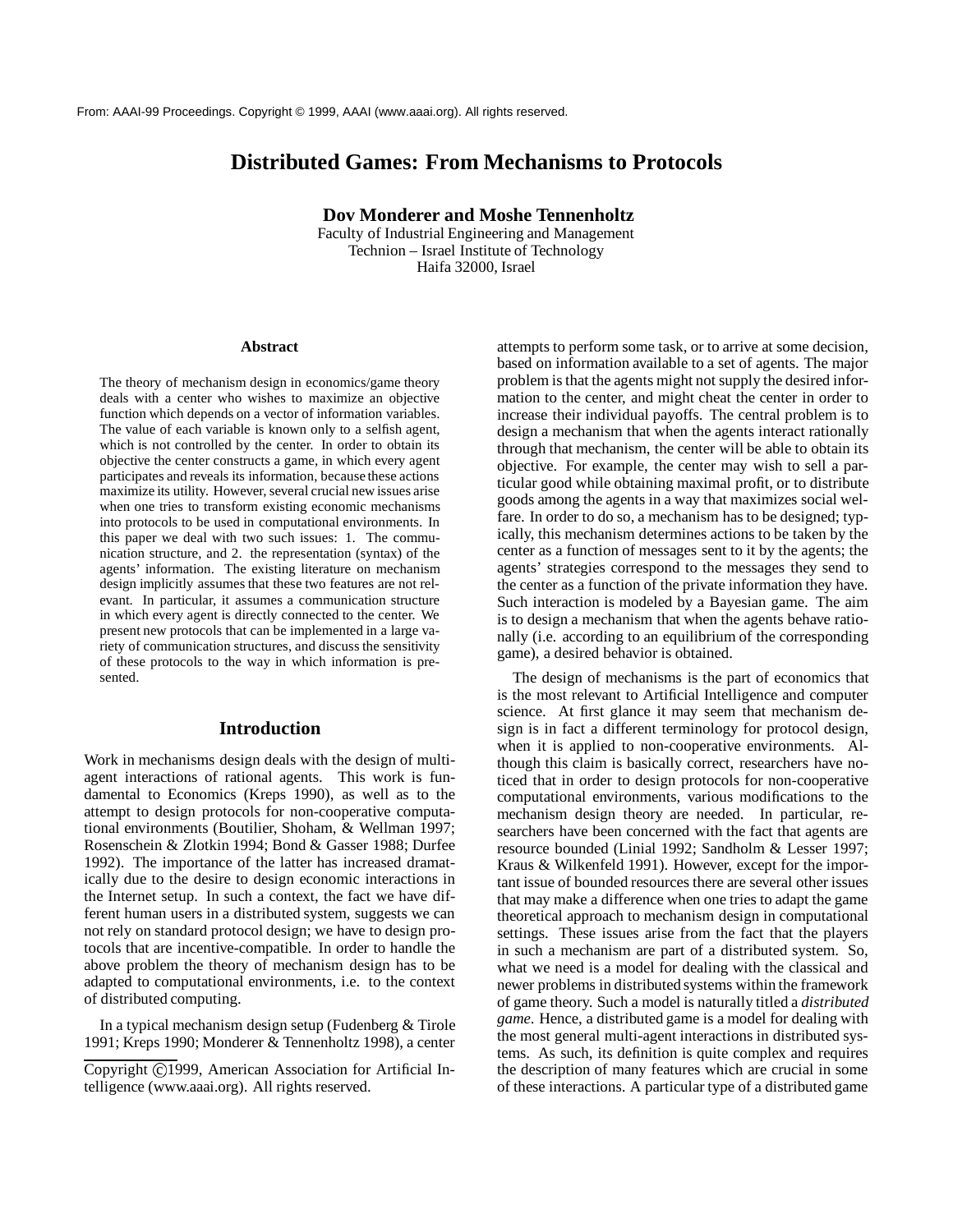is presented in (Monderer & Tennenholtz 1999). The complete definition of distributed games is given in the full paper. In the current report we concentrate on two aspects of distributed games that are essential to the design of protocols for non-cooperative computational environments, and have been ignored by the mechanism design literature:

- 1. In a computational environment protocols are run by agents/processors that are connected by a *communication network*. However, the theory of mechanism design ignores this aspect, and in fact implicitly assumes a very concrete communication network, where each agent is directly connected to the center. This assumption, which is not realistic in most computational settings, is crucial for the mechanism design literature; as it turns out, its adaptation to general computational settings is non-trivial.
- 2. The theory of mechanism design ignores the actual way the information available to the agents is represented, as well as the (bit) structure of the messages. As it turns out, and as we later show, the design of the representation language takes a significant role in the adaptation of economic mechanisms to computational environments.

This paper presents several basic results with regard to the transition from mechanisms to protocols in communication networks. We take each node in the network to be associated with a different player (i.e. each node can be viewed as an agent of a different player). A basic observation is that when we try to implement a mechanism in a communication network, a new game-theoretic feature arises: an agent may have the ability to modify the messages sent by other agents to the center. We need therefore to make such malicious behavior irrational for the agents.

We start by presenting a general model for *distributed protocols* in a game-theoretic setting. Distributed protocols extend the concept of standard (economic) mechanisms to the context of computational environments. The two added features of distributed protocols is that they run in a communication network (which is in general different from the one that is implicitly assumed in the game-theory literature), and that they have to be explicit about the syntactic representation of the agents' information and messages. The main problem we face is the need to transform a mechanism that implements some desired behavior into a distributed protocol that obtains that behavior.

Our first result deals with distributed protocols, such that a unilateral deviation of an agent from them is not beneficial for it, when we assume that the agents' private information is selected from a given set with a uniform distribution. We show that given any 2-connected communication network L, any desired behavior which is implementable by a standard mechanism is also implementable by a distributed protocol executed in  $L$ . As it turns out, the corresponding implementation technique is not satisfactory for non-uniform distribution functions. In order to handle the more general case, we present improved protocols, which make use of a more complicated representation (syntax) of the agents' information and messages. This enables to implement any desired behavior, that is implementable by a standard mechanism, by a distributed protocol executed in the communication graph L. Together, these results show that economic mechanisms can be constructively transformed into working protocols, and emphasize the crucial role played by the communication network and the syntactic representation of the agents' information and messages. Finally, we introduce the notion of strong implementation by mechanisms and distributed protocols. This notion refers to the concept of strong equilibrium, and requires the protocols to be stable against deviations by any subset of the agents. We show that any desired behavior that is strongly implementable by a standard mechanism is also strongly implementable by a distributed protocol in a communication network with a ring topology.

#### **Distributed Protocols**

Consider a set of agents,  $N = \{1, \ldots, n\}$ , and a *center* denoted by 0. Each agent *i* is associated with a type  $v_i \in W$ , where  $W$  is a finite set. The interpretation of a type is context dependent. For example,  $v_i$  may be the maximal willingness of agent  $i$  to pay for a good or for a service. The type of an agent is known only to this agent. It is assumed that for each agent i there exists a random variable  $\tilde{v}_i$  that determines its type. We assume that these random variables are independent and identically distributed, with the distribution function f. That is,  $Prob(\tilde{v}_i = x) = f(x)$  for every  $x \in W$ . The center is associated with a set of possible actions A. Each  $a \in A$  is also called an *outcome*<sup>1</sup>. We assume that A contains a distinguished action,  $\Lambda$ , which stands for *no action*. In addition there is a utility function  $u : A \times W \to R_+$ , where  $R_+$  denotes the set of nonnegative real numbers. The utility of agent i with type  $v_i$  from the action  $a \in A$  is  $u(a, v_i)$ . We assume the normalization  $u(\Lambda, v_i)=0$  for every  $v_i \in W$ . The tuple  $E = (N, A, u, W, f)$  is called an *environment*.

The center has some objective function which depends on the types of the agents and on the action it chooses. For example, the center may wish to maximize social welfare or to maximize its own profit. The exact nature of this objective function is irrelevant to this paper. In order to achieve its goal, and since it does not know the types of the players, the center uses a mechanism. A *mechanism* is a pair  $H = (M, h)$ , where M is a set of messages and  $h : M^n \rightarrow A$ . Each agent is asked to send a message, and the center commits itself to the action  $h(m)$  =  $h(m_1, m_2, \ldots, m_n)$ , if it receives the message  $m_i$  from agent i for every  $i \in N$ . We assume that M contains a distinguished null message  $e$  which stands for "no message", that  $h(\bar{e})=\Lambda$ , where  $\bar{e}$  is the vector of null messages. The environment  $E$  and the mechanism  $H$  generates a Bayesian game  $B = (E, H)$ . In this game, agent *i* sends a message  $m_i$ , and receives the utility  $u(h(m), v_i)^2$ . In the mechanism

<sup>&</sup>lt;sup>1</sup> In some applications it is useful to distinguish between the notions of action and outcome. In such cases there is also a set of outcomes and a mapping which assign outcomes to actions.

<sup>&</sup>lt;sup>2</sup>In some applications it is useful to allow probabilistic mecha-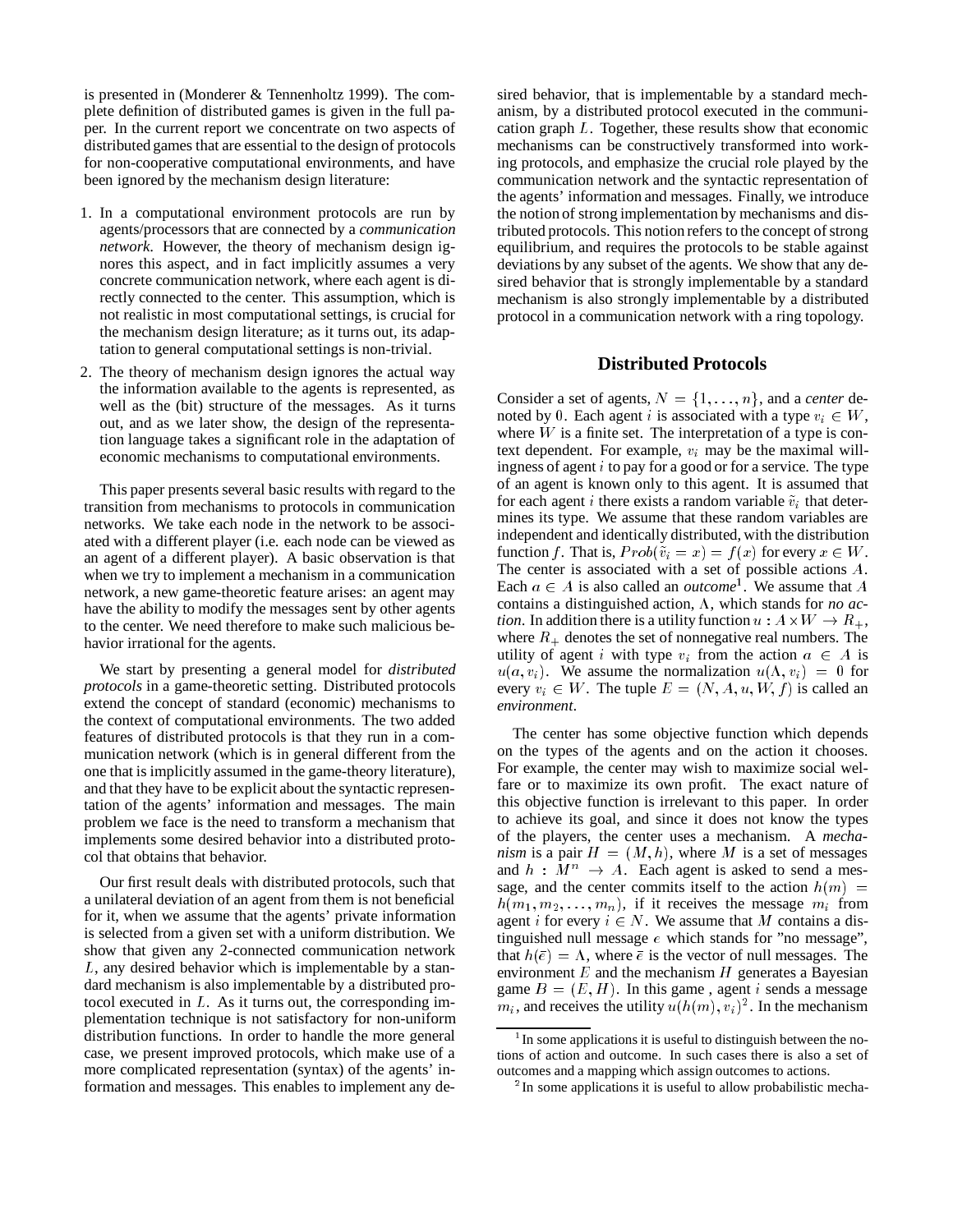design theory it has been assumed that agent  $i$  has a strategy  $b_i : W \to M$ , where  $b_i(v_i)$  is the message sent to the center by *i* when its type is  $v_i^3$ . Let  $b = (b_1, b_2, \ldots, b_n)$ be a vector of strategies that are used by the agents. If the vector of types drawn by Nature is  $v = (v_1, v_2, \ldots, v_n)$ , then the vector of messages that are sent to the center is  $m = b(v) = (b_1(v_1), b_2(v_2), \ldots, b_n(v_n))$ , and the center chooses the action  $h(b(v))$ . Therefore the utility of agent i is  $u(h(b(v)), v_i)$ . Note that the utility of agent *i* depends on the messages sent by the other agents as well as on its own message. However, agent <sup>i</sup> does not know the types or the strategies of the other agents.

The basic question in game theory and economics is how do agents choose their strategies given their ignorance about the other agents' strategies and types? The economics literature assumes that the vector of strategies  $b =$  $(b_1, b_2, \ldots, b_n)$  chosen by rational agents is in equilibrium. That is, for every player i and for every type  $v_i$ , the maximal expected utility of i given  $\tilde{v}_i = v_i$ , and given that each agent j,  $j \neq i$  is using  $b_j$ , is obtained in choosing  $m_i = b_i(v_i)$ . This definition of rationality in multi-agent interactions is the most common in economics in the last four decades. It was introduced by (Nash 1950). It is based on the idea that every agent is a utility maximizer, and that every agent believes that all other agents use their equilibrium strategies. However, there is no good explanation to the question of how do agents form their beliefs about the strategies played by the other agents. One of the stories that usually comes in economics as a justification for this equilibrium assumption (i.e., that people behavior is in equilibrium) refers to an implicit dynamics, that after a while converges to a stable behavior. The equilibrium assumption is in particular problematic in a mechanism that has more than one equilibrium. To slightly resolve this difficulty we assume in this paper that the center, except for publishing the rules of the mechanism also recommends a particular behavior to the agents, which is an equilibrium vector of strategies  $b$ . Hence, agent i uses  $b_i$  because it knows that every other agent j is recommended to use  $b_i$ , and for every possible type  $v_i$ , sending the message  $b_i(v_i)$  maximizes i's utility under the assumption that every agent j uses  $b_j$ . The fact that the center recommends  $b$  makes  $b$  a correlated equilibrium in the sense of (Aumann 1974). The concept of correlated equilibrium is more general, but we do not discuss this novel concept in this paper.

Suppose that the environment  $E$  is fixed. Given a pair  $(H, b)$  of a mechanism H and an equilibrium vector of strategies b, we define  $g: W^n \to A$  by  $g(v) = h(b(v))$ . That is,  $g$  is an outcome-valued random variable that determines the outcome as a function of Nature's draw.  $q$  is called the outcome function of  $(H, b)$ , and we say that  $(H, b)$  implements g. When the mechanism  $H$  has a unique equilibrium, or when the equilibrium under discussion is clear from

the context, we say that  $H$  implements  $g$ .

A mechanism  $H = (M, h)$  is a *direct mechanism* if  $M = W \cup \{e\}$ . A direct mechanism is *truth revealing* if the vector of strategies  $t$  in which every agent reveals its true type is in equilibrium, that is  $t_i(v_i) = v_i$  for every  $i \in N$ and for every  $v_i \in W$ . The revelation principle (see e.g., (Myerson 1991)) implies that if  $(H, b)$  implements g, then there exists a direct mechanism  $H'$  such that  $(H', t)$  implements g. Hence, we we can restrict our attention to direct mechanisms where agents send their actual types as their messages.

Assume now that a certain outcome function  $g$  can be implemented in an environment  $E$ . That is, there exists a mechanism that implements  $q$ . However, we assume the existence of a communication network in which the center and the agents are operating. This network is described by a *communication graph* L as follows: Let  $L = (V, E, \psi)$  be an undirected graph, where  $V = N \cup \{0\}$  is the set of nodes, E is the set of edges, and  $\psi$  is the incidence function, which associates with every edge e an unordered pair of nodes. For every  $i \in V$  let  $D(i)$  be the set of all nodes j for which there exists an edge e that joins i and j, that is  $\psi(e) = ij$ . We assume that there are no loops. That is, for every  $i, i \notin D(i)$ . So,  $D(i)$  denotes the set of agents (including the center) with which i has a direct communication line. We assume that for every agent <sup>i</sup> there exists a path that connects it to the center. We call the pair (E; L) a *distributed environment*.

Let  $(H, b)$  be a mechanism that implements q in the environment  $E$ . If the center attempts to use this mechanism in the distributed environment, it may fail to implement  $g$ because the incorporation of the new environment enriches the set of strategies of the agents. For example, if the path that joins the center to agent j goes through agent i, then  $i$ may read the message sent by  $j$ , and it may also change this message or destroy it. For example, in auction mechanisms (Milgrom 1987; Wilson 1992), if agent  $j$  sends its bid via a path that goes through i, then i can change the bid of j to the minimal possible bid. In fact, it may be able to do so even if the message is encrypted by some standard cryptographic technique. If the communication graph  $L$  has the property that every agent is directly connected to the center, that is,  $D(0) = N$ , then the distributed environment  $(E, L)$ is equivalent to the environment  $E$ , and every outcome function which is implementable in  $E$  is also implementable in  $(E, L)$  by the same mechanism. However, implementation in non-degenerate distributed environments requires a new definition of mechanisms (and strategies).

A mechanism in a distributed environment is called a *center's protocol*. Every such protocol induces a game which we refer to as a *distributed game*. A strategy of an agent in a distributed game is called an *agent's protocol*, and an  $(n + 1)^{th}$  tuple of a center's protocol and an equilibrium vector of agents' protocols, together with some additional necessary parameters is called a *distributed protocol*. We now describe more specifically the notion of distributed protocols: Let  $(E, L)$  be a distributed environment. Every message *m* is assumed to be a string of bits, that is  $m \in \{0, 1\}^*$ .

nisms in which  $h(m)$  is a probability distribution over outcomes. In such a case  $u(h(m), v_i)$  is the expected utility of agent *i*.

<sup>&</sup>lt;sup>3</sup>In more general applications it is assumed that an agent can use a *behavioral strategy*, which is a function that maps types to probability distributions on <sup>M</sup>.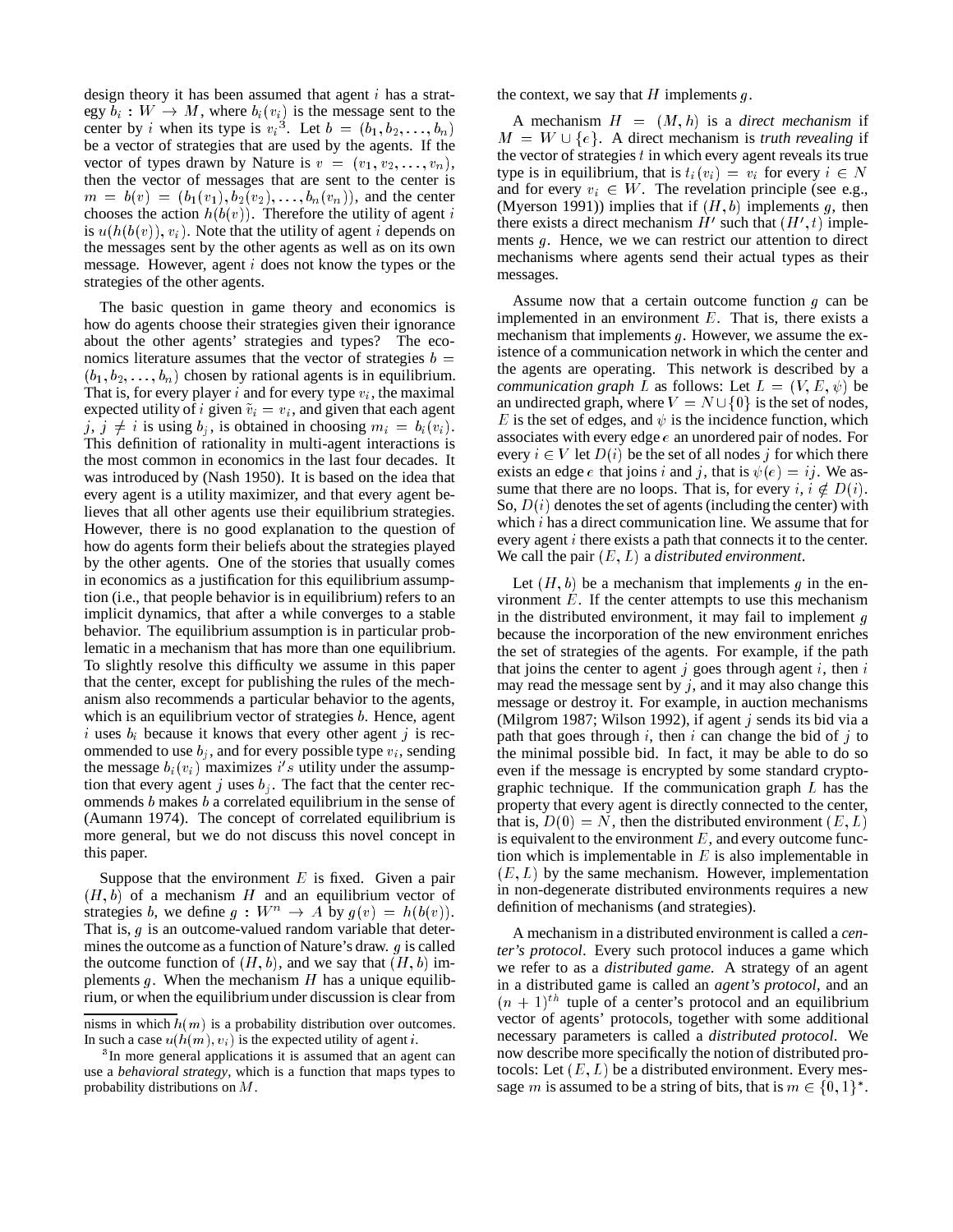The first parameter in a distributed protocol is a positive integer  $k$  determining the length of a legal message. That is, the set of messages is  $M_k = \{0,1\}^k \cup \{e\}$ . The second parameter describes the language. It is given by an interpretation function  $I: \{0,1\}^k \to W$ . We assume that for every  $w \in W$  there exists  $x \in \{0,1\}^k$  with  $I(x) = w$ . Actually, every message has two parts, the actual content, and the header with the sender name, the name of the agent to whom the message is addressed, and ordered location stamps, from the locations at which this message passed. An agent may change the header, the content and both. For the ease of exposition we assume in this paper that the agents cannot interfere with the headers of the messages. The distributed protocols that we give in this paper work also in an environment in which this assumption does not hold.

We assume a synchronous system: time is discrete, and at each round (i.e. time unit) each agent recalls all messages received by it in the previous rounds, as well as all messages sent by it, and can send messages to other agents through its neighbors (Tanenbaum 1988). These messages are to be received by the neighbors after at most  $q$  rounds, where  $q$  is some given constant. Hence, the system is fair, in the sense that any message is received after no more than  $q$  rounds. In general, there also exists a probability distribution from which the arrival time of messages is drawn, but this probability distribution will not play a role in our analysis, and therefore it will be ignored. We further assume that there is a (big) number Q such that at each round an agent can send at most Q messages. Let  $H_i^t$ ,  $0 \le i \le n$ , be the set of all possible histories that may be observed by agent  $i$  at stage  $t, t \geq 1$ . So,  $H_1^i = {\phi}$  – the empty history, and for  $t \geq 1$ , a typical member of  $H_i^t$  has the form  $h_i^t = (d^{s,1}, d^{s,2})_{s=1}^{t-1}$ , where  $d^{s,1}$  is the set of all messages received by i at stage s, and  $d^{s,2}$  is the set of all messages sent by i at stage s. A protocol for agent  $i \in N$  is a sequence of functions  $((f_{ijq}^t)_{j\in(N-\{i\})\cup\{0\},q\in D(i)})_{t\geq1}$ , where  $f_{ijq}^t : H_i^t \to M_k$ determines the message sent to j at round t, through q. That is  $f_{iiq}^t(h_i^t)$  is the message sent by i to q, intended to be received by  $j$ . The center protocol is similar to an agent protocol, alongside two sequence of functions  $(\delta_1^t)_{t\geq 1}$  and  $(\delta_2^t)_{t\geq 1}$ , where  $\delta_1^t$ :  $H_0^t \rightarrow \{HALT, COTINUE\}$ , and  $\delta_2^t : H_o^t \to A$ . These functions determine the action selected by the center at each round, and the termination of the process. It is assumed that  $\delta_2^t = \Lambda$  if  $\delta_1^t = \text{CONTINUE}$ . We assume that there exists a time  $T_e$  such that for every sequence of histories  $(h_0^t)_{t=1}^\infty$  that can be generated by the agents, there exists  $1 \leq T \leq T_e$  such that  $\delta(h_0^t)$  = CONTINUE for every  $t < T$  and  $\delta(h_q^T) = HALT$ . In particular, the distributed protocol terminates after a finite number of stages, whether the agents obey it or not (it is obviously assumed that the center obeys its protocol).

As we said, the basic question we tackle is whether an outcome function that is implementable by a standard mechanism in an environment  $E$ , is also implementable by a distributed protocol in a given distributed environment  $(E, L)$ .

In the sequel, we will restrict our attention to 2-connected graphs. This assumption is appropriate for most classical

communication networks (e.g. ring, hypercube), and it is essential if we wish the system to be immuned at least against one machine failure (Dwork & Moses 1990).

## **Implementation by distributed protocols: the uniform distribution case**

Consider a fixed environment  $E$ , an outcome function  $g$  and a truth revealing direct mechanism  $H = (W \cup \{e\}, h)$  that implements g. Without loss of generality we assume that the number of types (i.e., the cardinality of W) is  $2^k$  for some positive integer  $k$ , and that the distribution function  $f$  is the uniform distribution. That is,  $f(x) = \frac{1}{2^k}$  for every  $x \in W$ . The latter assumption will be relaxed in the next section. Let L be a 2-connected communication graph L as described in the previous section. We present a distributed protocol that implements q in the distributed environment  $(E, L)$ . The length of a legal message content in this protocol is  $k$ , and the interpretation function is any 1-1 function  $I: M_k \to W$ . To simplify the notations we can assume without loss of generality that  $W = M_k$ . We give a shortened description of the distributed protocol. The full description can be easily derived from this shorter version. In order to describe the protocol, we specify for every agent  $i$  an ordered pair of node-disjoint paths,  $(\Gamma_i^1, \Gamma_i^2)$  to the center. This is possible since the graph is 2-connected.

The protocol of agent  $i$  with type  $v_i$  (sketch):

- 1. Use the uniform distribution on  $W$  to generate a random bit string,  $y_1$  of  $k$  bits.
- 2. Let  $y_2$  be the bit-by-bit exclusive or (XOR) of  $y_1$  and  $v_i$ .
- 3. Send  $y_1$  and  $y_2$  to the center through your neighbors determined by  $\Gamma_i^1$  and  $\Gamma_i^2$ , respectively.
- 4. If you receive a message with a header in which the original sender is  $j$ , send it without any change to the next node in the designated path of j.

If every agent uses the above protocol then for every vector of types  $v \in W^n$  there exists a stage  $T(v)$  such that at least one of the agents may be active (in particular, one of its messages may not arrive yet) at every stage  $t < T(v)$ , and all agents are not active from this stage on. Let  $T^*$  be the maximal value of  $T(v)$  over  $v \in W^n$ .

The description of the center's protocol:

- 1. The center receives messages and execute "CONTINUE" until stage  $T^*$ .
- 2. If the sequence of messages received by the center up to stage  $T^*$  can be generated by the agents' protocols, then it does as follows:
	- It takes the XOR of the  $y_1$  and  $y_2$  it received from each agent and treats it as this agent's type. Let  $v =$  $(v_1, v_2, \ldots, v_n)$  be the vector of types obtained in this way.
	- It runs the truth revealing mechanism that implements g. That is, it executes the action  $h(v) \in A$  and halts.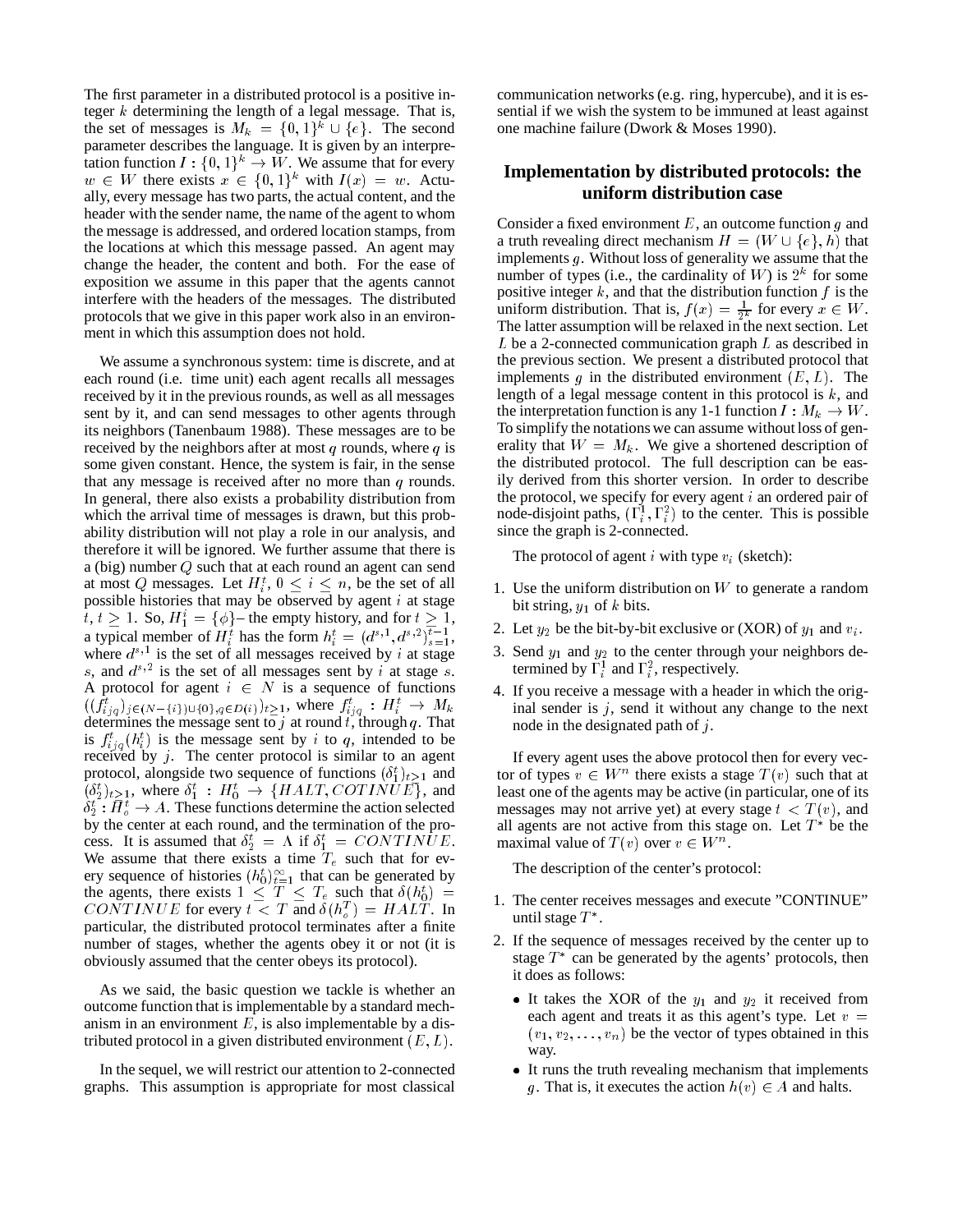3. If the sequence of messages received by the center is not consistent with any vector of types, then it executes  $\Lambda$  and halts.

Note that we do not deal with efficiency issues in this paper. E.g., it is obvious that in many cases the center can detect deviations of the agents from their protocol, and halt before stage  $T^*$ .

The above distributed protocol is the main tool in proving the following theorem:

**Theorem 1** *Let* E *be an environment, in which the type of each agent is selected according to the uniform probability function on the set of types, and let* <sup>L</sup> *be a 2-connected graph. If an outcome function is implementable by a mechanism in* E*, then it is implementable by a distributed protocol executed in*  $(E, L)$ *.* 

The proof of the above theorem, as well as the proofs of the other theorems presented in this paper are omitted from this report. The first step of the proof is to use the revelation principle in order to get an implementation of  $g$  with a truth revealing mechanism. We then define a distributed protocol as described above and show that the agents' protocols are in equilibrium. That is, an agent does not gain by deviating from its protocol assuming the others stick to their protocols. Consider agent *i* with type  $v_i$ . Let  $a_i$  be the expected payoff of i, if all agents (including itself) obey their designated protocols. Recall that  $a_i \geq 0$ . If this agent deviates and generates an history which is not consistent with any vector of types, it receives 0, because  $u(\Lambda, v_i)=0$ . Agent i can also deviate in a way that generates a consistent history. It can do it by not sending its true type and/or by changing the content of some of the messages of the other agents. However, it can be shown that all such changes do not change the distribution of types faced by it (here the uniform distribution assumption is used), and keep its expected payoff at the level of  $a_i$ . Hence, such deviations are not profitable.

## **Implementation by distributed protocols: the general case**

In the previous section we proved that if the types of each agent are uniformly distributed, then every outcome function that can be implemented by a mechanism can also be implemented by a distributed protocol executed in a 2-connected communication network. In this section we generalize this result to the case of arbitrary probability functions on the agents' types.

In order to see the problematic issue which one faces in this case, assume an environment in which the set of types is  $W = \{x_0, x_1\}$ , where  $0 < x_0 < x_1$ , and  $f(x_0) = \frac{1}{4}$  and  $f(x_1) = \frac{3}{4}.$ 

<sup>4</sup>

Now, assume that the outcome function we wish to implement in a given communication graph  $L$ , is the one which is implemented in a standard second-price auction (Vickrey 1961). In a second-price auction each agent submits a

bid for a good held by the center. The good is sold to the agent who has made the highest bid in a price that equals the second-highest bid; in a case of a tie we use a random unbiased coin flipping. It is well known that a second-price auction is a truth revealing mechanism. We take  $x_0$  and  $x_1$ to be the valuations (i.e. maximal willingness to pay) of an agent. Let  $M_1 = \{0, 1\}$  and let  $I : M_1 \to W$  be the natural interpretation function, that is  $I(0) = x_0$  and  $I(1) = x_1$ . If the center uses the distributed protocol described in the previous section, it becomes worthwhile for an agent to change the content of another agent's message by replacing it with a random bit, where each value of this bit is chosen with probability 0.5. Such a change will decrease the probability that the bid of the other agent is high. However, by using another language, i.e., by using a set of messages with a bigger cardinality and an appropriate interpretation function, we can show the following generalization of Theorem 1.

**Theorem 2** *Let* <sup>E</sup> *be an environment, and let* <sup>L</sup> *be a 2 connected graph. If an outcome function is implementable by a mechanism in* E*, then it is implementable by a distributed protocol executed in*  $(E, L)$ *.* 

We now illustrate the ideas of the proof in the framework of the above example. We consider encodings of the two possible types by strings of two bits. There are 4 such strings, and we associate three of them (e.g., 11, 01, 10) with  $x_1$  and only one string (e.g., 00) is associated with  $x_0$ . That is, the set of messages is  $M_2$ ,  $I(11) = I(01) = I(10) = x_1$ , and  $I(00) = x_0$ . We modify the protocols given in the proof of Theorem 1 in the following way: The agent selects  $y_1$ as a random 2-bit string (with the uniform probability), and  $y_2$  is defined to be the XOR of  $y_1$  with a random representation of  $x_i$  (i.e. 00 if the type is  $x_0$ , and either 11,01, or 10, with equal probability to each one of them, if the type is  $x_1$ ). It follows that both  $y_1$  and  $y_2$  are selected uniformly from the set of 2-bit strings. The rest of the proof is similar to the analogous proof in Theorem 1. In general, we represent each type with a set of bit strings such that the sizes of these representing sets are proportional to the probabilities of the types. The novel idea of this representation technique is that it enables us to view the agents' types *as if* they are selected from a uniform distribution. This in turn enables us to apply the techniques of proof used in Theorem 1.

### **Strong Implementation**

The general techniques we have introduced in the previous sections enable to implement outcome functions that are implementable by standard mechanisms, by protocols in communication networks. Our work relies on the game theoretic notion of equilibrium; that is, we are interested in protocols, in which it is irrational for an agent to deviate from its protocol, assuming the other agents stick to their protocol. More generally one may replace the concept of equilibrium with the concept of *strong equilibrium* (Aumann 1959). In a strong equilibrium, there does not exist a group (coalition) of agents such that a joint deviation of this group can benefit each of its members. If an outcome function  $q$  is implemented by a mechanism and by an equilibrium profile  $b$ ,